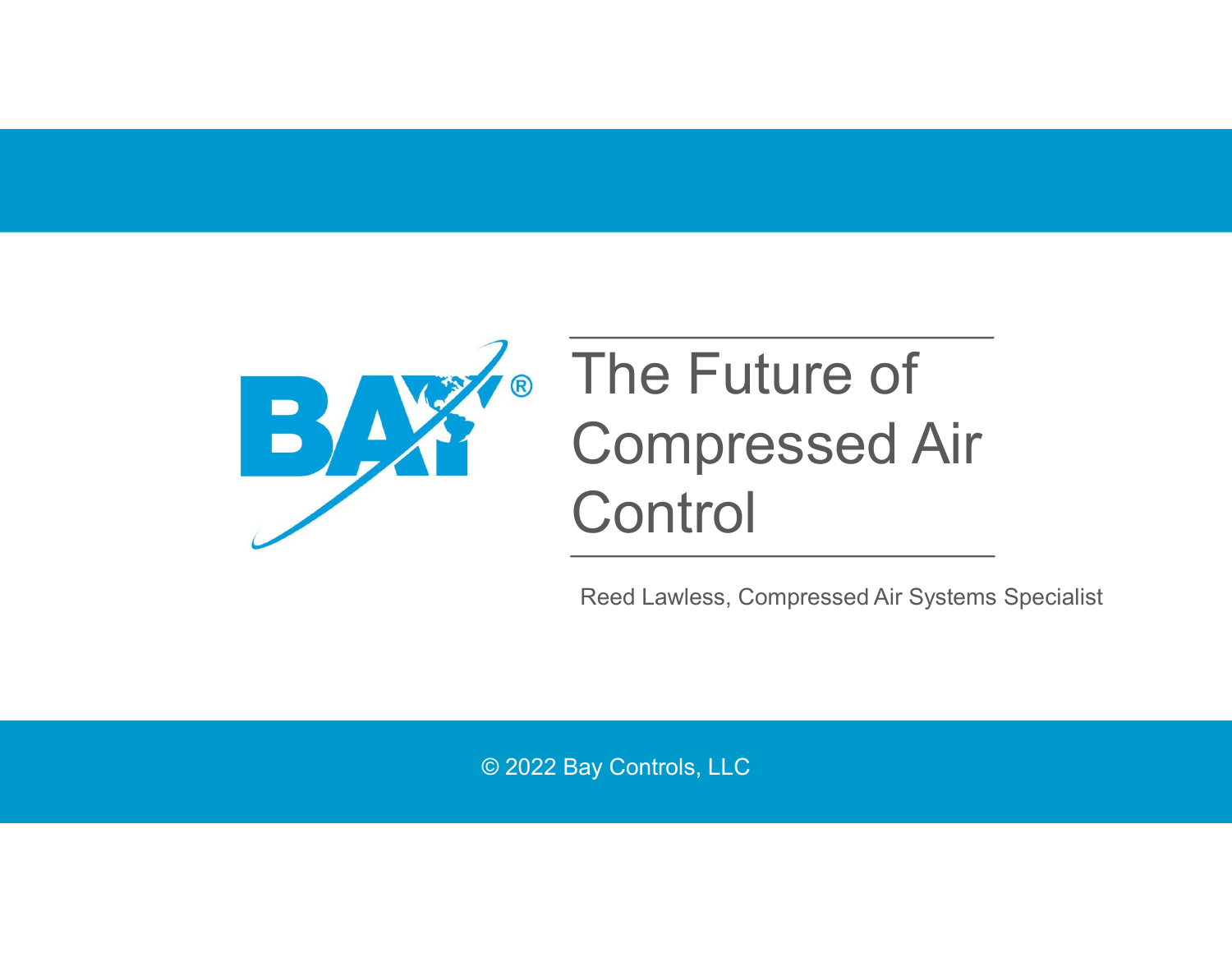#### Air Compressor Controls Mandates

Protect the compressor

Deliver required pressure / flow

Minimize energy use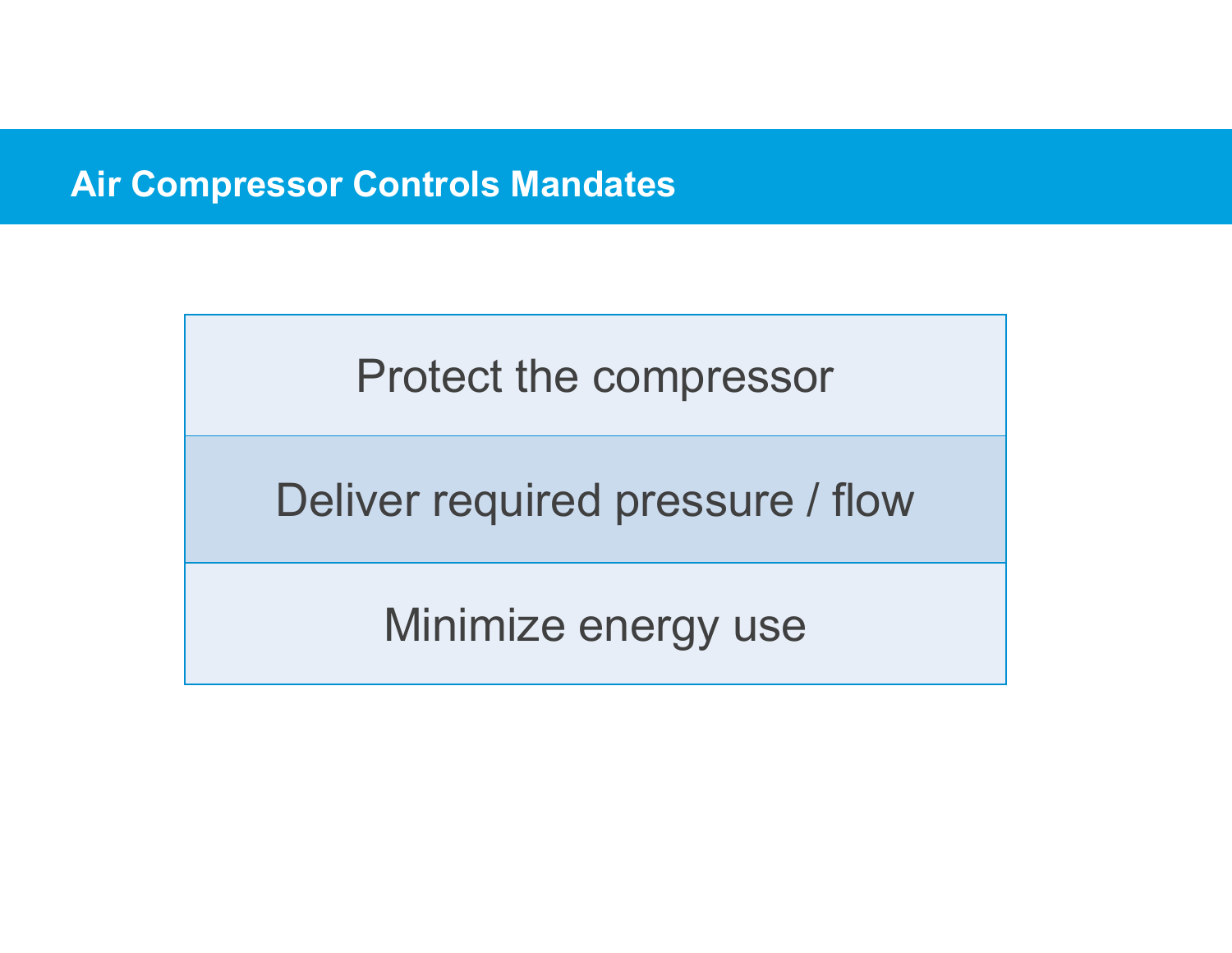# Air Compressor Controls Overview and Comparison…

#### What's Out There Now

| <b>Air Compressor Controls Overview and Comparison</b> |                  |                       |                      |                      |
|--------------------------------------------------------|------------------|-----------------------|----------------------|----------------------|
| <b>What's Out There Now</b>                            |                  |                       |                      |                      |
| <b>Features / Capabilities</b>                         | <b>OEM</b>       | <b>PLC Standalone</b> | <b>PLC Piggyback</b> | <b>Purpose Built</b> |
| <b>Universal Compatibility</b>                         | <b>No</b>        | <b>Yes</b>            | <b>Yes</b>           | <b>Yes</b>           |
| <b>Multi-Compressor Control</b>                        | <b>Sometimes</b> | <b>No</b>             | <b>Yes</b>           | <b>Yes</b>           |
|                                                        | Proprietary      | Open                  | Open                 | Proprietary          |
| <b>Hardware</b>                                        |                  |                       |                      |                      |
| Software                                               | Proprietary      | Proprietary           | Proprietary          | Proprietary          |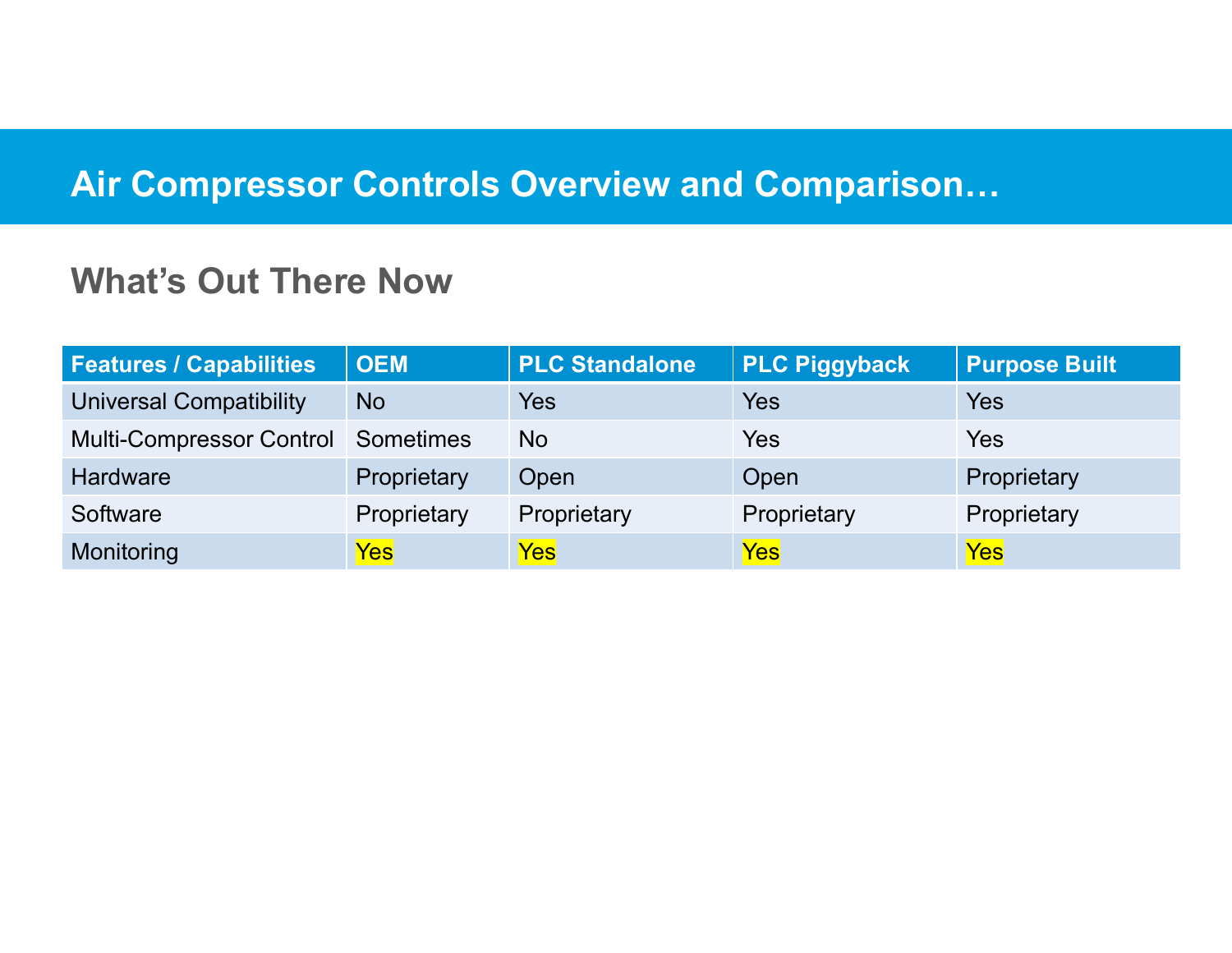# What's Working in the Industry

- Machine protection **BAX Net**
- Pressure regulation
- (when it's implemented)

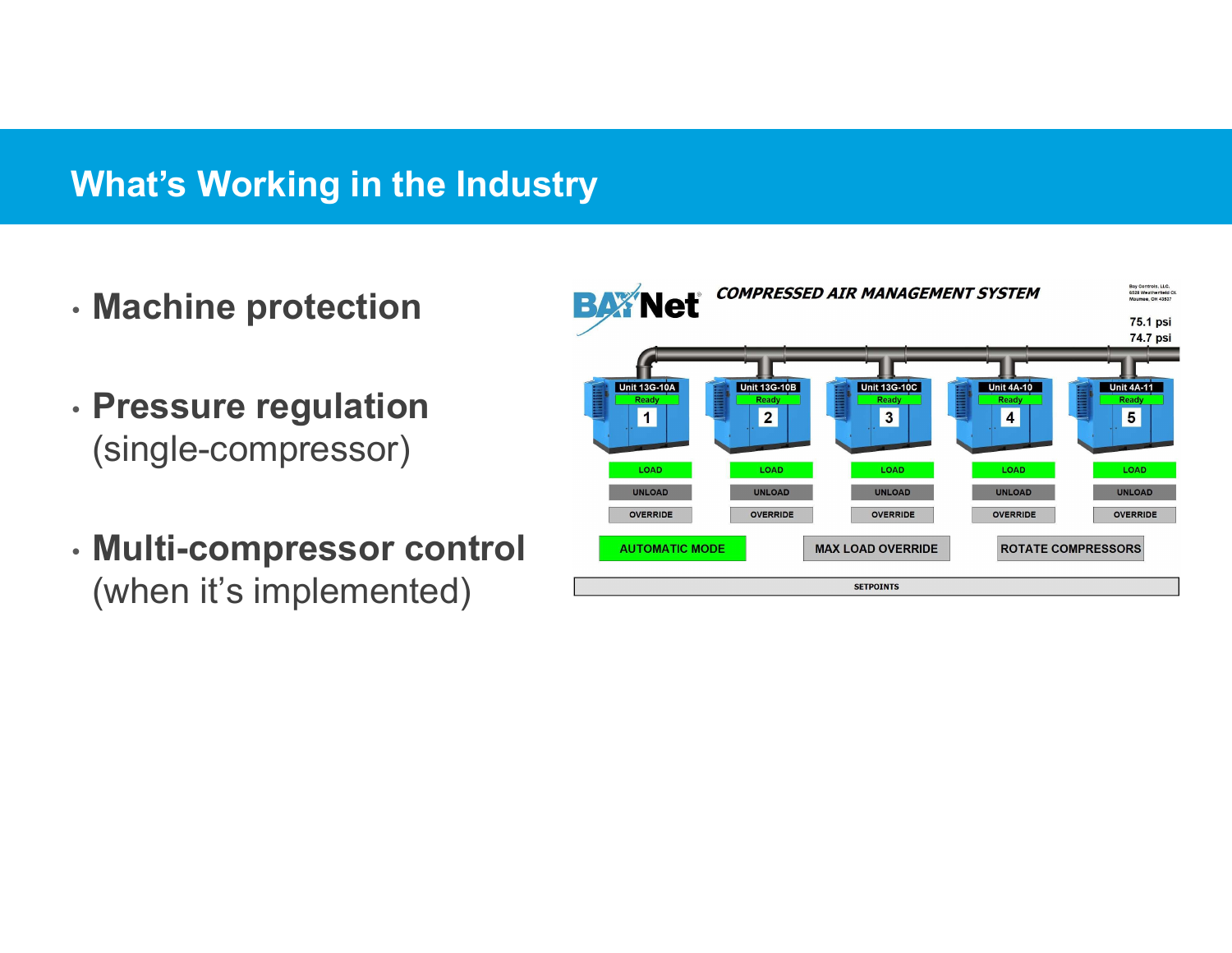# Areas for Improvement

- Multi-compressor control (stranded assets)
- System pressure regulation
- Pressure set backs (during production and non-production)
- Auto start / stop
- Data-driven operation and maintenance

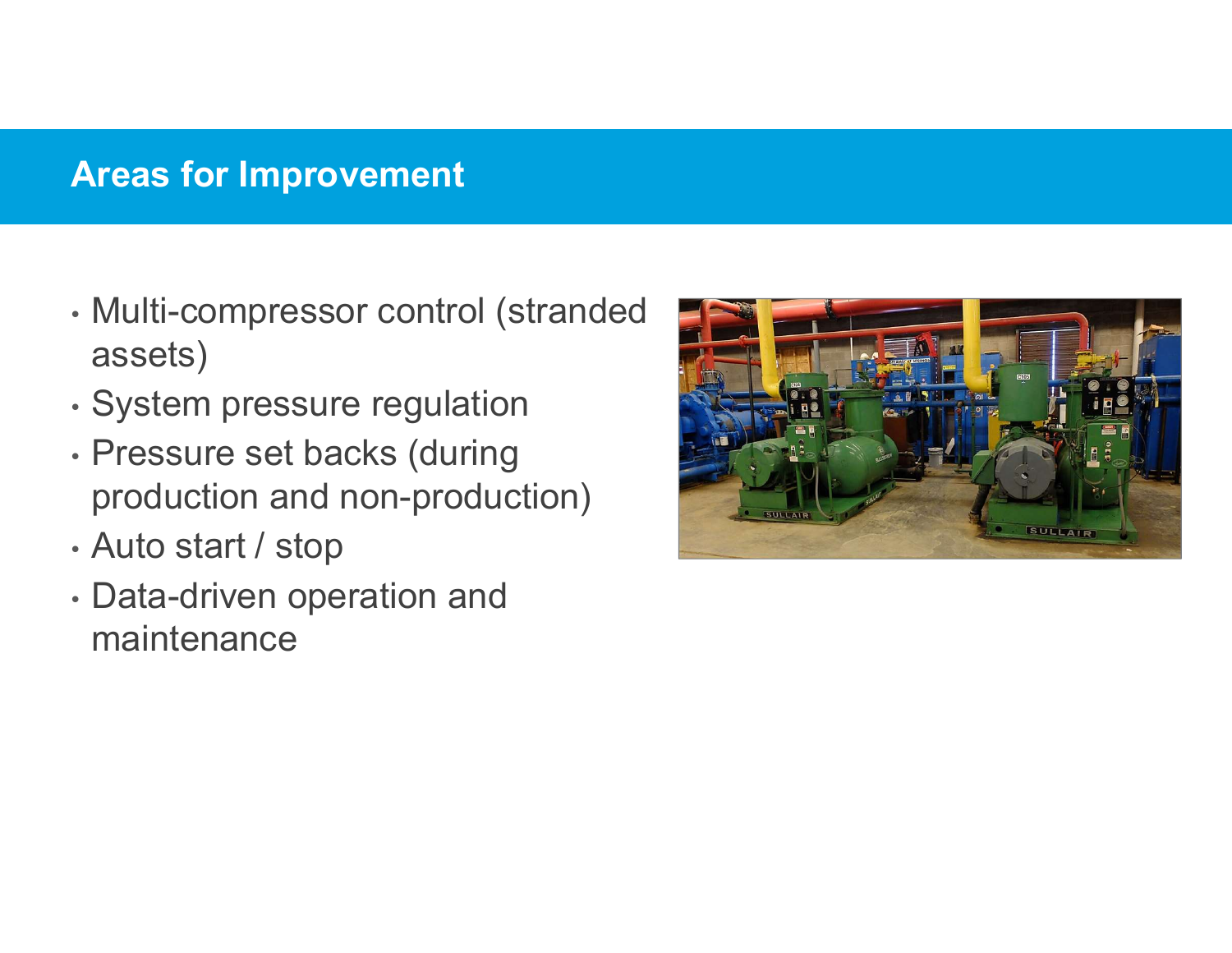#### Where Do We Go From Here?

- Increased automation: start/stop, surge testing/tuning, pressure set backs, etc.<br>• Improved / integrated compressor
- performance benchmarking
- Performance-based maintenance via reminders and/or performance thresholds
- Demand-side integration and optimization

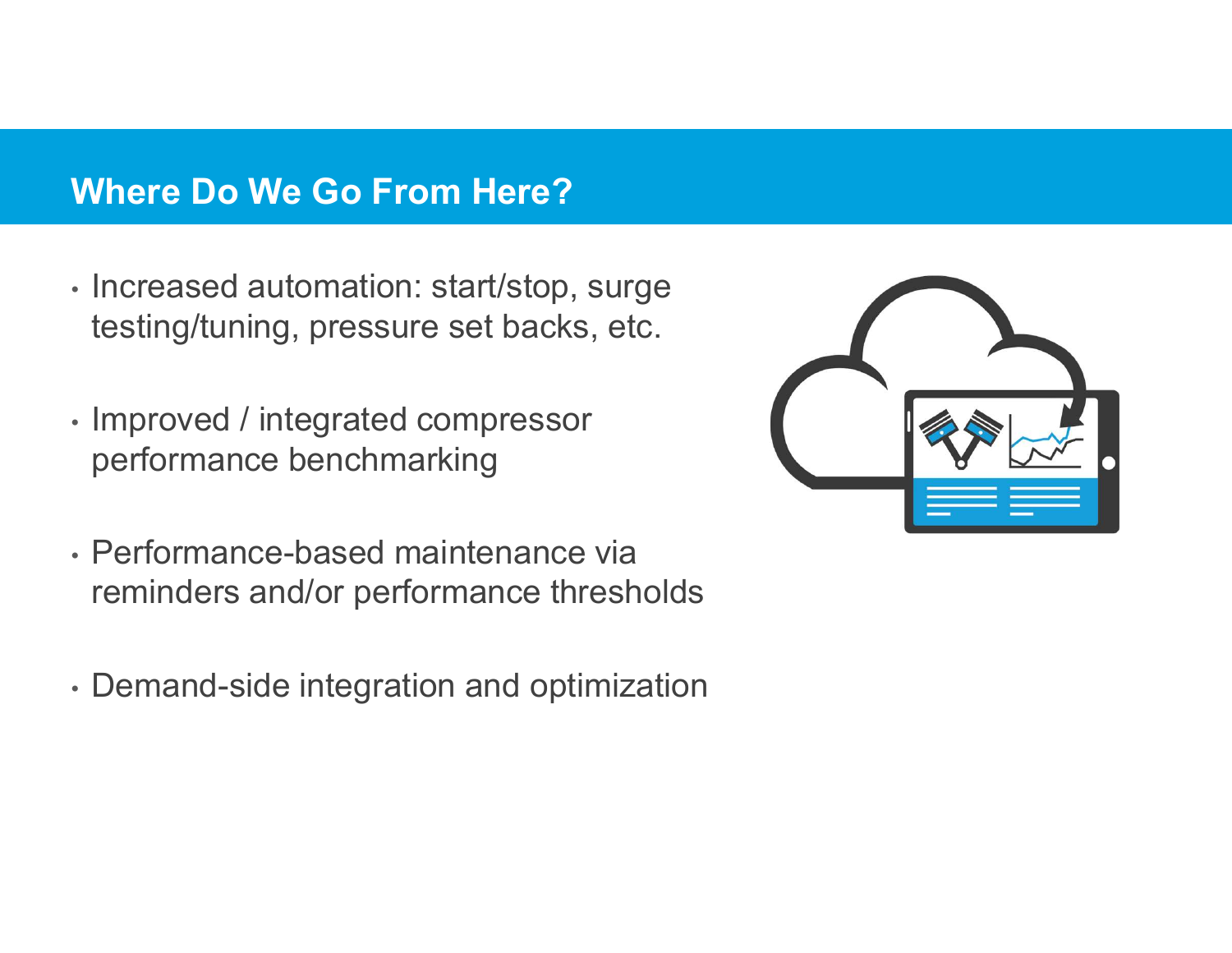# Automation: Let the Machines Do Their Jobs

# Performance Capabilities for the Next Generation of Controls

- Automated valve characterization and tuning
- Automated (semi-automated) surge tuning
- Adaptive schedules and pressure set backs

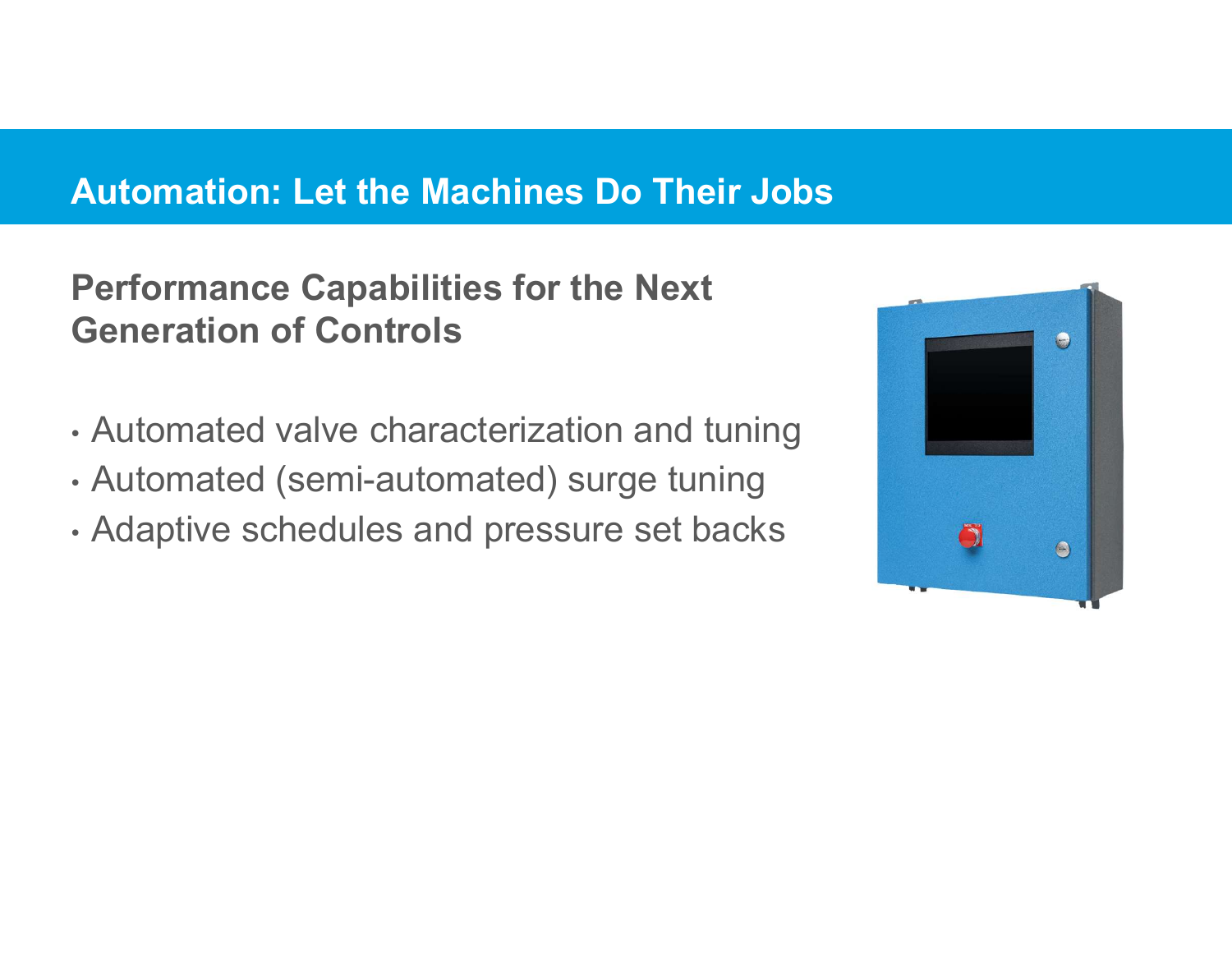#### Benchmarking:

# How is Your Compressor / System REALLY Performing?

#### Making compressed air system data more actionable

- Adding context to monitoring data: how does the performance compare to:
	- Historical performance
	- Industry standards
	-
	-
- Rated performance Sister sites/plants Quantify the benefits / potential savings from improvement

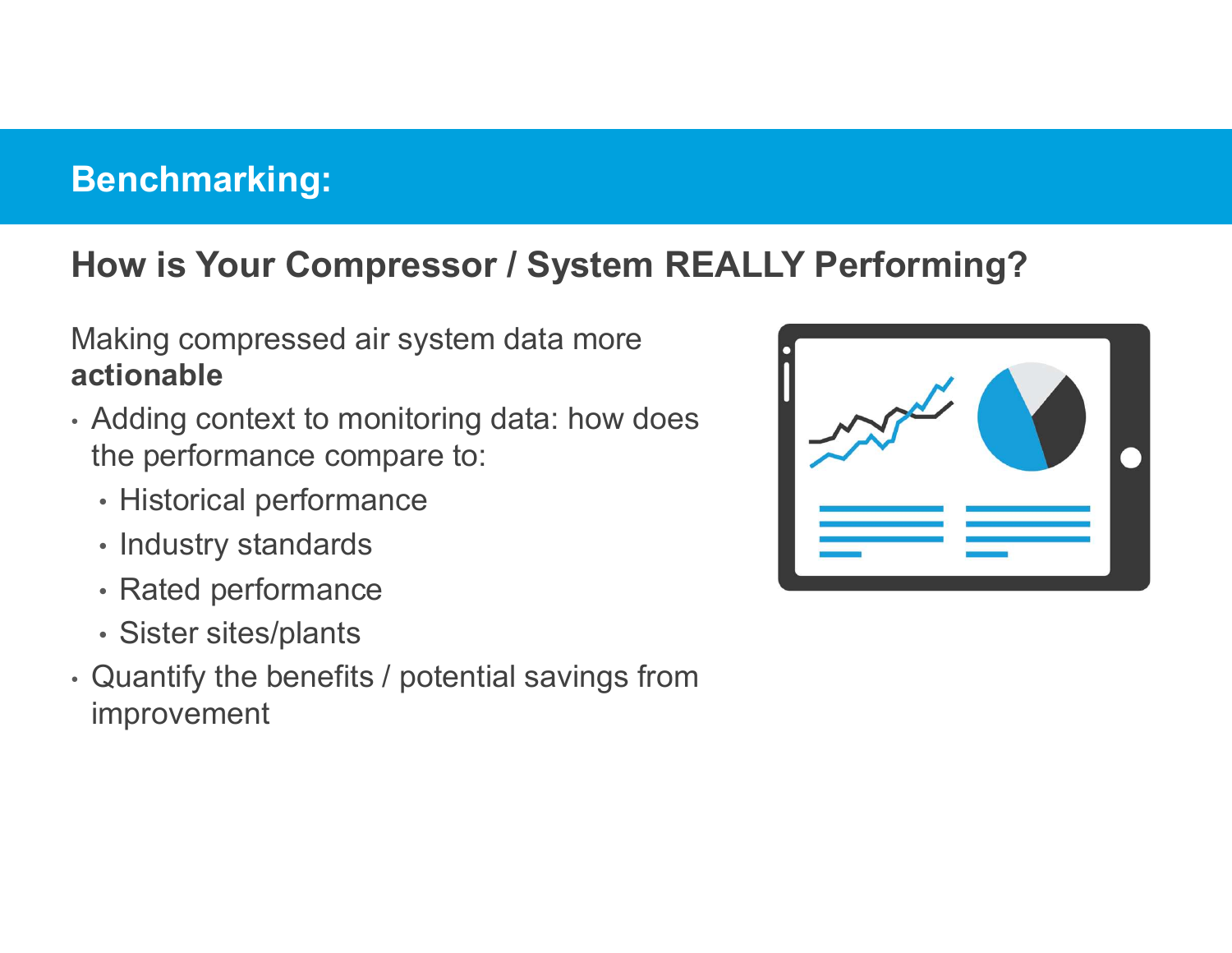#### Performance-Based Maintenance and Overhauls

| <b>Performance-Based Maintenance and Overhauls</b><br><b>Surge Test Type</b> |
|------------------------------------------------------------------------------|
| <b>Natural Test</b>                                                          |
| <b>High Pressure Test</b>                                                    |
| <b>Operating Pressure Test</b>                                               |

- 
- Compressor efficiency/performance: Stage compression ratio (current vs. design)
	-
- Surge test history Automated, performance-based alerting based on design and industry standards for various compressor components
	- Inlet filters
	- Intercoolers and aftercoolers
	- Bearings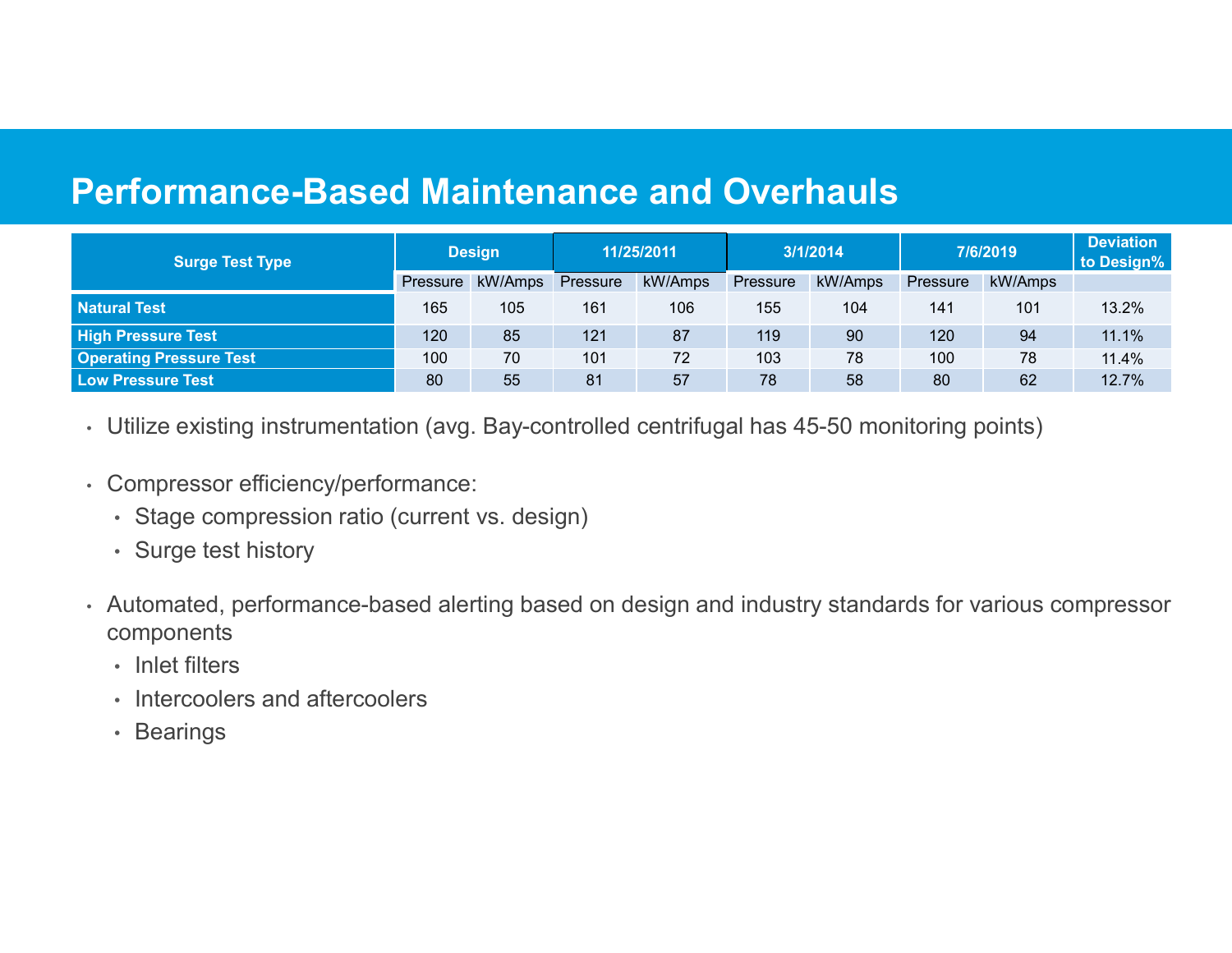# Demand-Side Integration and Optimization

- Divide demand side into distinct pressure zones based on end-use requirements (as appropriate) Control zoning valves independently based on production schedules / air requirements
- 



#### Savings Potential: 15-30%

HP End Use: 105 psi (45%) LP End Use: 89 psi (55%)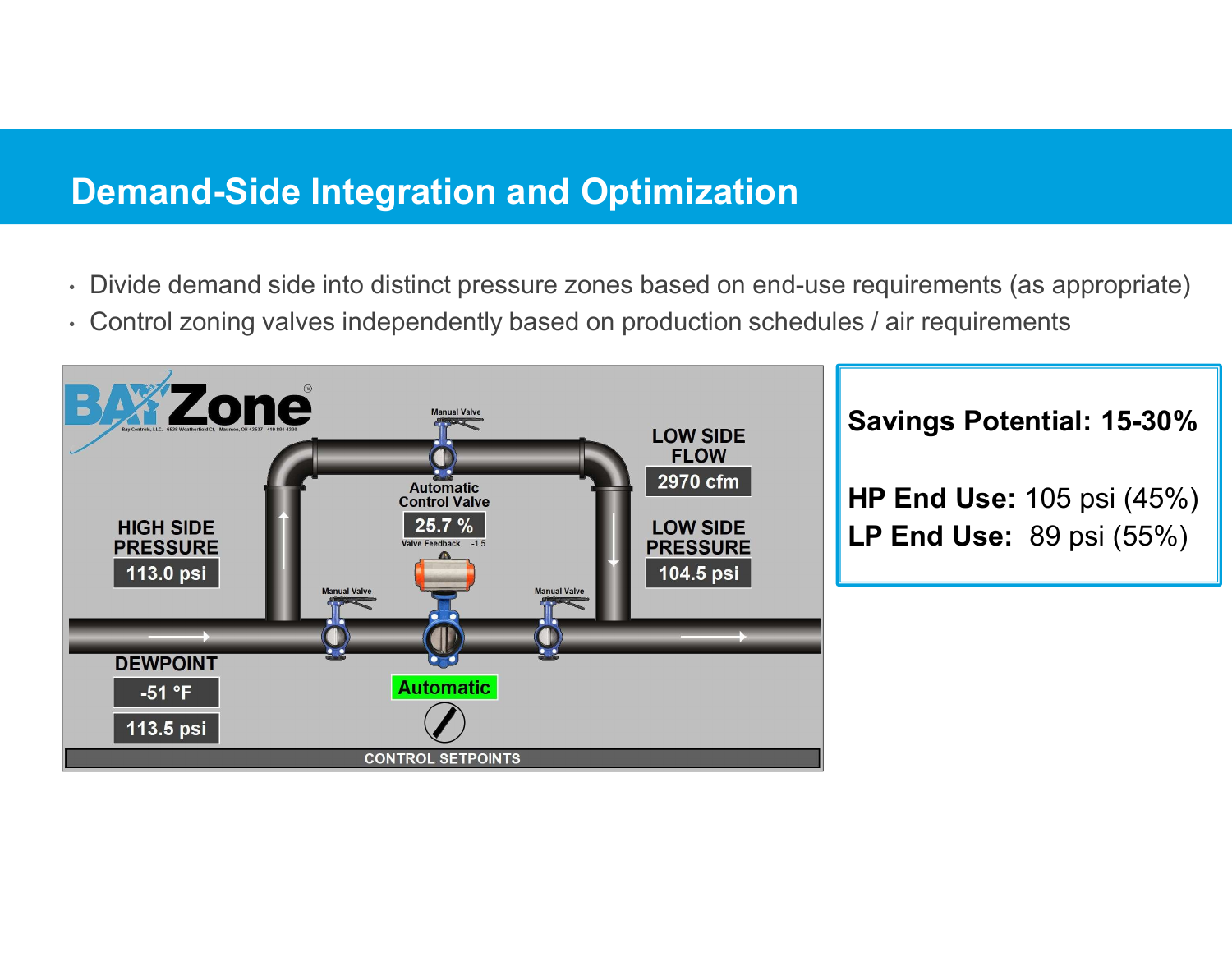#### How Do We Take the Next Steps?

- 
- v Do We Take the Next Steps?<br>• Keep it simple (UI and automation)<br>• Show, don't tell (UI and presentation of data)
- **Do We Take the Next Steps?**<br>• Keep it simple (UI and automation)<br>• Show, don't tell (UI and presentation of data)<br>• Make best practices the default (auto stop/setback) • **No We Take the Next Steps?**<br>• Keep it simple (UI and automation)<br>• Show, don't tell (UI and presentation of data)<br>• Make best practices the default (auto stop/setback)<br>• Ensure controls failure ≠ production failure (re
- Keep it simple (UI and automation)<br>• Show, don't tell (UI and presentation of data)<br>• Make best practices the default (auto stop/setback)<br>• Ensure controls failure ≠ production failure (redundancy and expected failure m and expected failure modes)